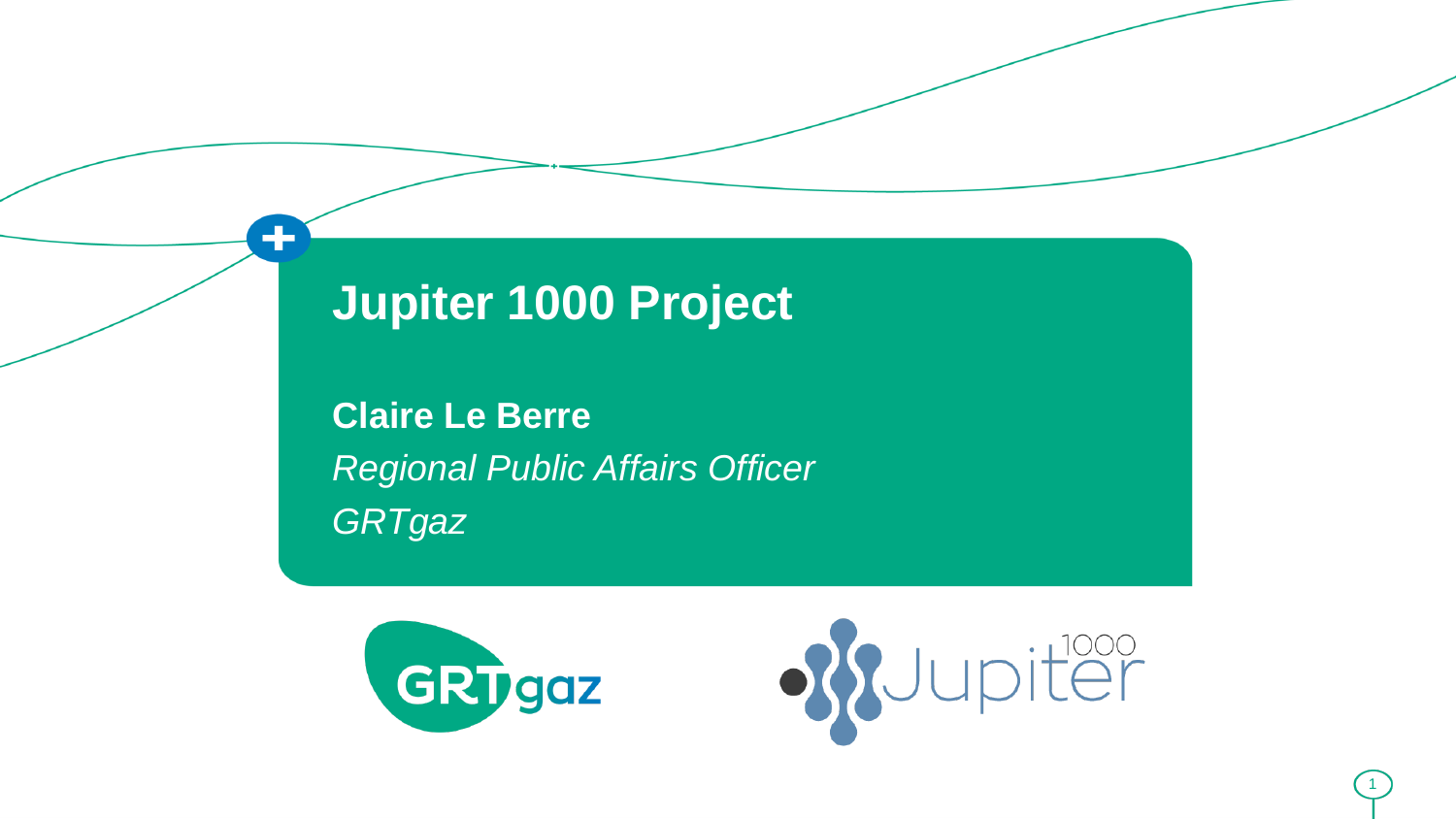### **Jupiter 1000 Project : 1st Power-to-gas industrial demonstrator in France**



- ➢ **Industrial demonstrator with a power rating of 1 MWe**
- ➢ Based on a **platform dedicated to energy transition : Innovex in Fos-sur-Me**
- ➢ **The project is the result of the collaboration of 9 French industrial partners**

#### ➢ **Jupiter 1000 Project is:**

**ADEME** 

- *Supported by the French Energy Regulatory Commission (CRE)*
- *Co-financed by the European Union, the French State, the Region Sud Provence-Alpes Cote d'Azur*
- *Member of Flexgrid showcase programm by CapEnergies*











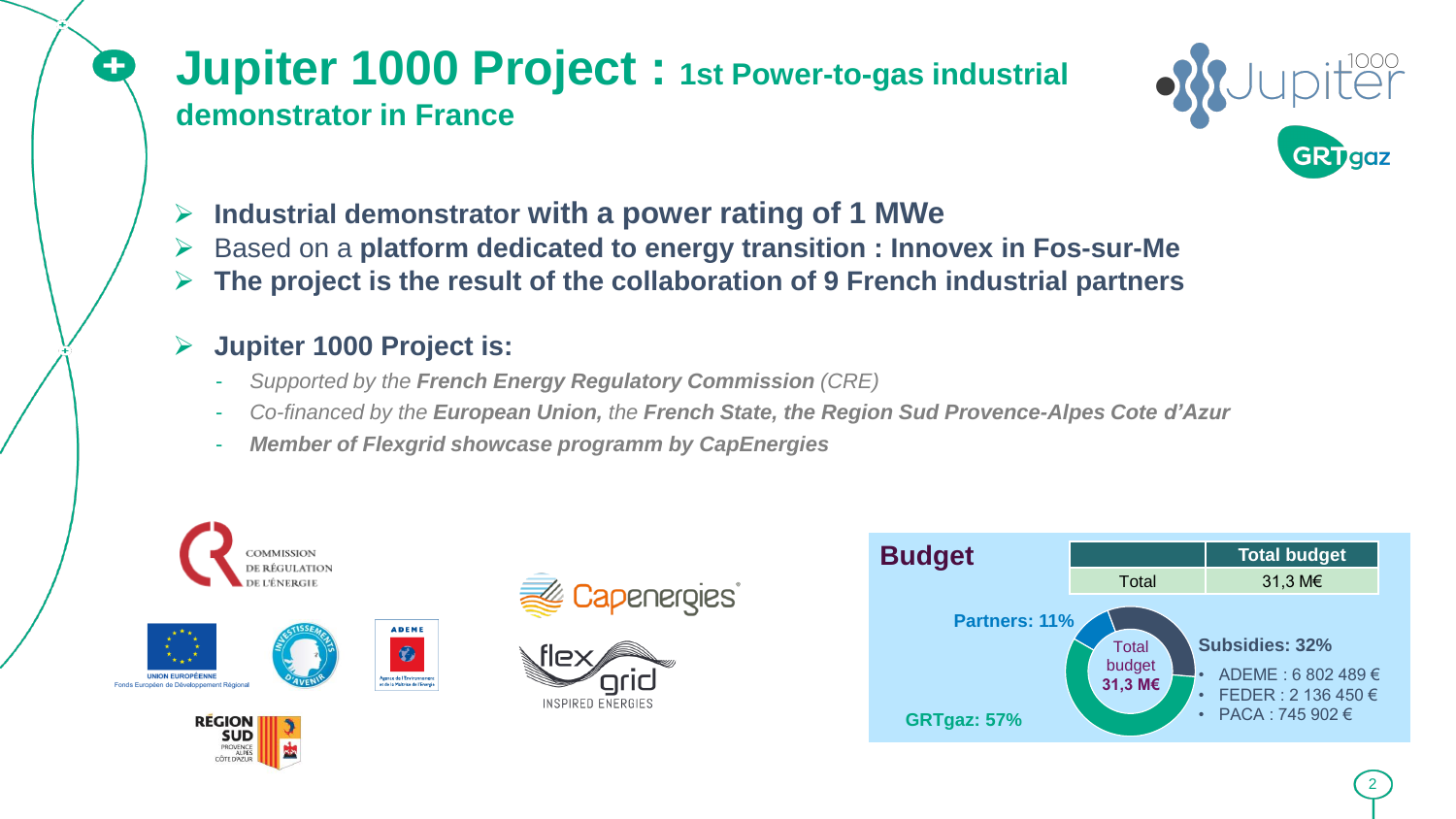### **Jupiter 1000 : when gas networks offers a solution to store massively the excess of renewable electricity.**

#### **Different technological blocks :**

**Electrolysis** 

Ŧ

- ➢ CO2 capture
- ➢ Methanation
- $\triangleright$  Testing injectable green hydrogen blended with methane in natural gas infrastructures





**Blending station (analysis and injection)**

**Electrolysers**

**Supervision station**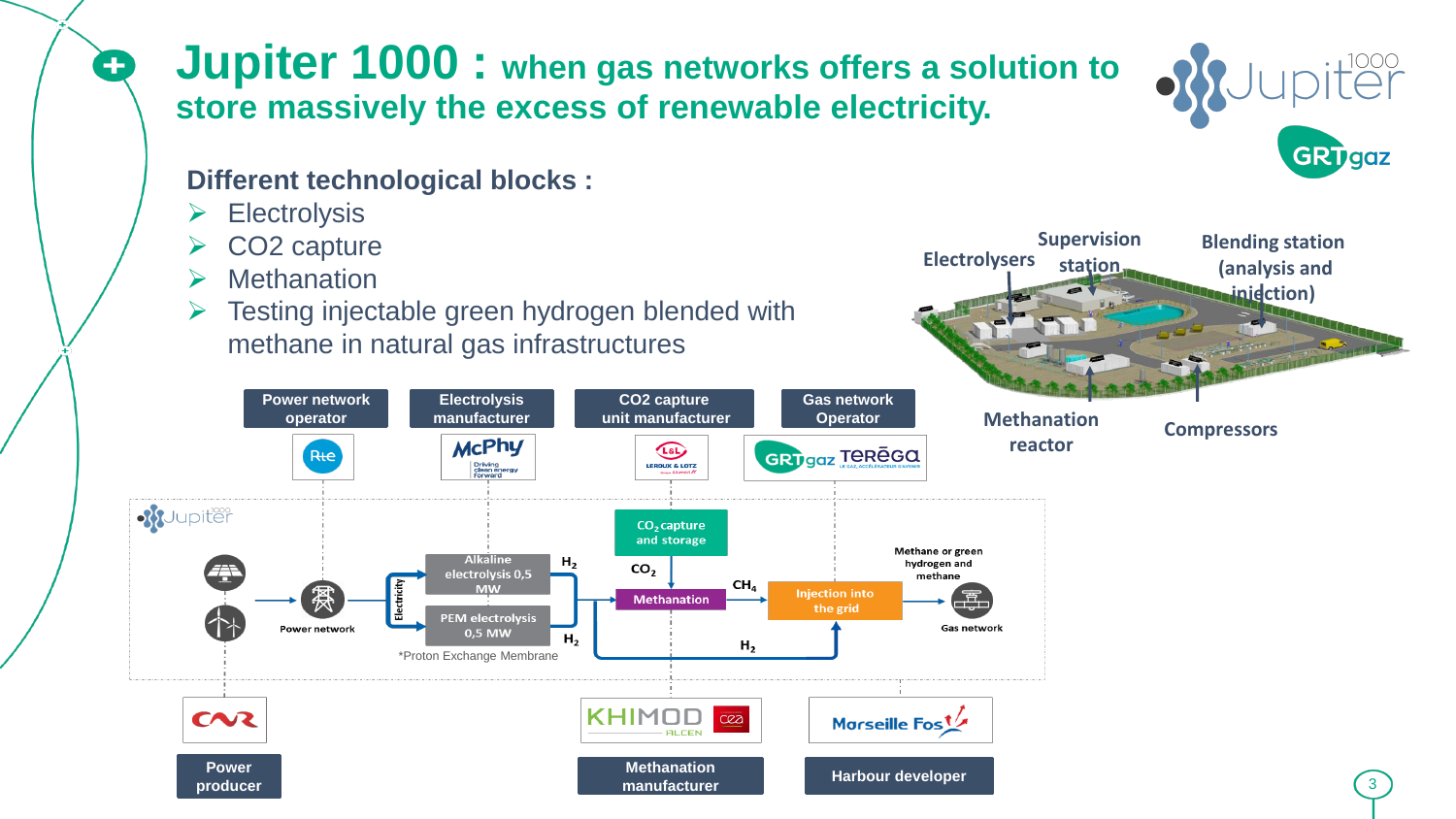## **The aims of the project: a technological and economical demonstration**



| <b>Confirm the</b><br>potential to store<br>green electricity<br>surplus                                                                                                            |                                                                                              | Confirm the flexibility offered to support the power grid<br>(ancillary services, excess of green electricity)<br>Validate all the technologies : electrolysers, methanation and<br>CO <sub>2</sub> capture<br>Experiment the feasibility of injecting hydrogen into the gas grid |                                   |                                                                                                 |                        |
|-------------------------------------------------------------------------------------------------------------------------------------------------------------------------------------|----------------------------------------------------------------------------------------------|-----------------------------------------------------------------------------------------------------------------------------------------------------------------------------------------------------------------------------------------------------------------------------------|-----------------------------------|-------------------------------------------------------------------------------------------------|------------------------|
| <b>Build a Business</b><br>€<br><b>Model</b>                                                                                                                                        |                                                                                              | Work on technical and economic models and determine the<br>conditions for profitability                                                                                                                                                                                           |                                   |                                                                                                 |                        |
| Realized in partnership with the<br>CEA of Grenoble, the modelling<br>of the system for the economic<br>analysis bases itself on the data<br>of the set of the project<br>partners: | Forecast<br>electricity prices<br>Le réseau<br><b>Rte</b><br>de l'intelligence<br>électrique | Valuation of<br>the balances<br>$\sim$                                                                                                                                                                                                                                            | Forecast gas<br>prices<br>GRI gaz | Learning curves of<br>technologies<br><b>ATMOSTAT</b><br><b>McPhy</b><br>Driving<br>clean energ | Analysis method<br>cez |

Each partners bring relevant data to the whole chain



0

- Help the public authorities to build favourable conditions for **the emergence of a new industrial** sector in France